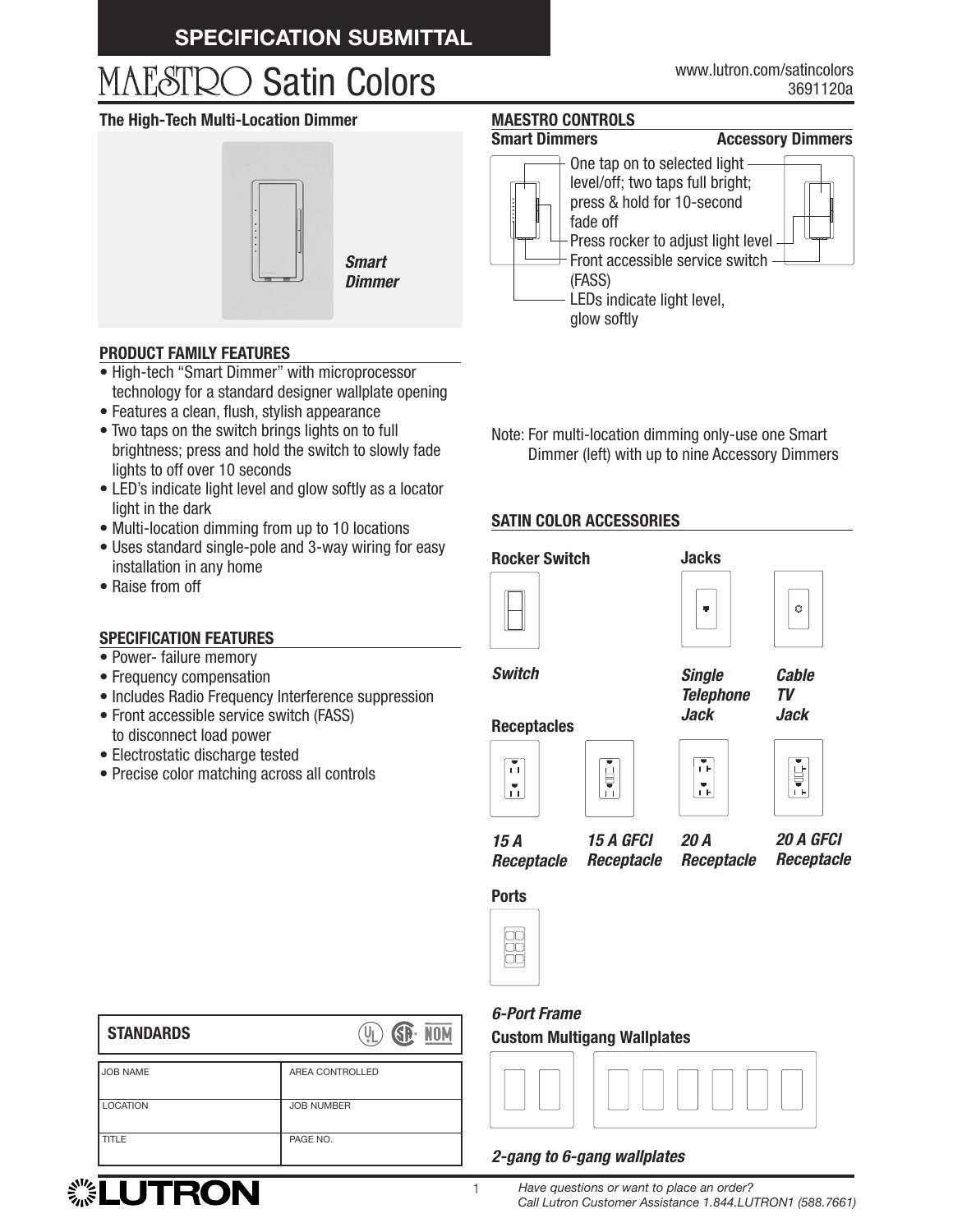| <b>Description</b>                                                                                                                                                                                                                                                                            |                               | Model #        |
|-----------------------------------------------------------------------------------------------------------------------------------------------------------------------------------------------------------------------------------------------------------------------------------------------|-------------------------------|----------------|
| <b>SMART DIMMERS</b>                                                                                                                                                                                                                                                                          |                               |                |
| Incandescent                                                                                                                                                                                                                                                                                  |                               |                |
| <b>Preset Smart Dimmers</b>                                                                                                                                                                                                                                                                   |                               |                |
| Single Pole/Multi-Location                                                                                                                                                                                                                                                                    | 600 W                         | $MSC-600M-$    |
| Single Pole/Multi-Location                                                                                                                                                                                                                                                                    | 1000 W                        | $MSC-1000M-$   |
| <b>Products above:</b> For multi-location dimming, use one Maestro Smart Dimmer with up to nine<br>Accessory Dimmers, MSC-AD-. Not for use with mechanical 3-way or 4-way switches. Minimum<br>load on dimmer is 40 W. Derating required if ganged, see page 5.                               |                               |                |
| <b>Electronic Low Voltage</b>                                                                                                                                                                                                                                                                 |                               |                |
| <b>Preset Smart Dimmers</b>                                                                                                                                                                                                                                                                   |                               |                |
| Single Pole/Multi-location                                                                                                                                                                                                                                                                    | 600 W                         | MSCELV-600M-I  |
| <b>Products above:</b> For multi-location dimming, use one Maestro Smart Dimmer with to nine<br>Accessory Dimmers, MSC-AD-. Requires neutral wire connection. Not for use with mechanical<br>3-way or 4-way switches. Minimum load on dimmer is 5 W. Derating required if ganged, see page 5. |                               |                |
| <b>Magnetic Low Voltage</b>                                                                                                                                                                                                                                                                   |                               |                |
| <b>Preset Smart Dimmers</b>                                                                                                                                                                                                                                                                   |                               |                |
| Single Pole/Multi-Location                                                                                                                                                                                                                                                                    | 600 VA (450 W <sup>1</sup> )  | $MSCLV-600M-$  |
| Single Pole/Multi-Location<br><b>Products Above:</b> For Multi-location dimming, use one Maestro Smart Dimmer with up to nine<br>Accessory Dimmers, MSC-AD-. Not for use with mechanical 3-way or 4-way switches. Minimum<br>load on dimmer is 40 W. Derating required if ganged, see page 5. | 1000 VA (800 W <sup>1</sup> ) | $MSCLV-1000M-$ |
| <b>3-Wire LED/Fluorescent Ballast</b>                                                                                                                                                                                                                                                         |                               |                |
|                                                                                                                                                                                                                                                                                               |                               |                |

For control of 3-Wire LED or fluorescent ballast, use a MRF2-FAN-DV



# **ACCESSORY DIMMERS**

**Provide Multi-Location Dimming from up to Nine Additional Locations.** *Accessory Dimmers*

Accessory Dimmers MSC-AD- $\Box$ For multi-location dimming, use up to nine Accessory Dimmers with only one of the following Maestro multi-location dimmers: MSC-600M-, MSC-1000M-, MSCELV-600M-, MSCLV-600M-, or MSCLV-1000M-. No derating required if ganged. Maximum traveler wiring run for multi-location applications is 250 ft (76.2 m).

1. Actual lamp wattages.

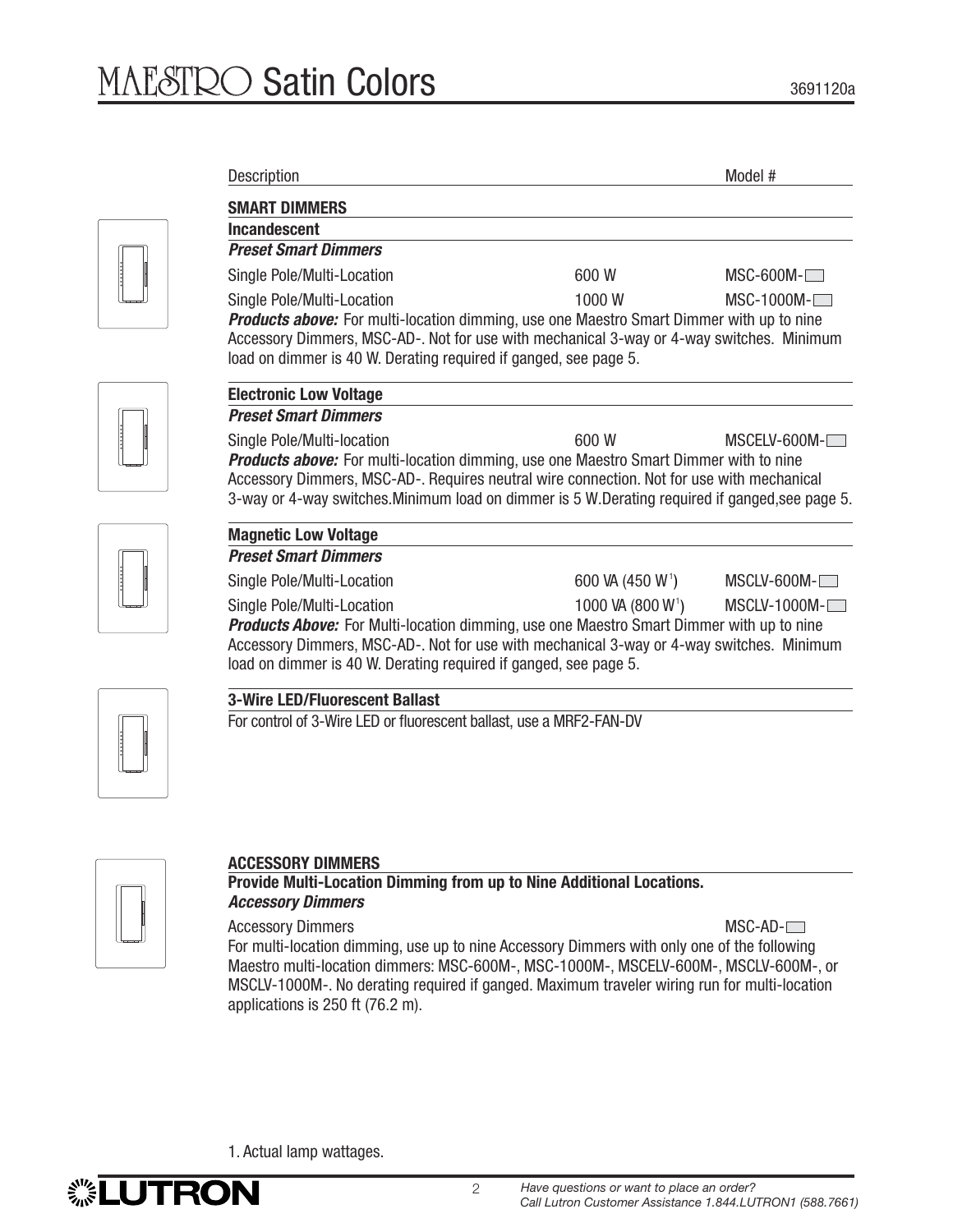|                | Description                                                                                                                    | Rating                                                                   | Model #           |  |  |
|----------------|--------------------------------------------------------------------------------------------------------------------------------|--------------------------------------------------------------------------|-------------------|--|--|
|                | <b>SWITCHES</b>                                                                                                                |                                                                          |                   |  |  |
|                |                                                                                                                                | <b>General Purpose Switching of all Lighting Sources and Motor Loads</b> |                   |  |  |
|                | Single Pole, 120/277 V~                                                                                                        | 15A                                                                      | $SC-1PS-$         |  |  |
|                | 3-way, 120/277 V~                                                                                                              | 15A                                                                      | $SC-3PS-$         |  |  |
|                | 4-way, 120/277 V~                                                                                                              | 15A                                                                      | $SC-4PS$ - $\Box$ |  |  |
|                | Products above: No derating required if ganged.                                                                                |                                                                          |                   |  |  |
|                | <b>ACCESSORIES</b>                                                                                                             |                                                                          |                   |  |  |
|                | <b>Receptacles</b>                                                                                                             |                                                                          |                   |  |  |
| <b>IF</b>      | Receptacle                                                                                                                     | 15 A, 125 V $\sim$                                                       | $SCR-15-$         |  |  |
| ň.             |                                                                                                                                | 20 A, 125 V $\sim$                                                       | $SCR-20-$         |  |  |
|                | Self-Testing GFCI Receptacle                                                                                                   | 15 A, 125 V $\sim$                                                       | $SCR-15-GFST-$    |  |  |
| Ů              |                                                                                                                                | 20 A, 125 V $\sim$                                                       | SCR-20-GFST-      |  |  |
| ΤF.            | Products above: No derating required if ganged.                                                                                |                                                                          |                   |  |  |
|                |                                                                                                                                |                                                                          |                   |  |  |
|                | <b>Single Jacks</b>                                                                                                            |                                                                          |                   |  |  |
| Ò              | A physical barrier (partition) must exist when gangling with line-voltage products                                             |                                                                          |                   |  |  |
|                | Single Telephone Jack                                                                                                          | 6-conductor, RJ11                                                        | $SC-PJ-$          |  |  |
|                | Note: Also accepts most 4-conductor plugs                                                                                      |                                                                          |                   |  |  |
|                | Single Cable Jack <sup>1</sup>                                                                                                 | F-style 75-0hm, coaxial cable                                            | $SC-CJ$ - $\Box$  |  |  |
|                |                                                                                                                                | No derating required if ganged.                                          |                   |  |  |
|                | <b>Field Customizable Multi-Port Frame</b>                                                                                     |                                                                          |                   |  |  |
| 00<br>00       | 6-Port Frame                                                                                                                   | Shipped with 6 blanks                                                    | $SC-6PF-$         |  |  |
|                |                                                                                                                                | <b>Shown with blanks</b>                                                 |                   |  |  |
|                | Product above: For use with Lutron connectors shown below. Also compatible with Hubble<br>Xcelerator™ and snap-fit connectors. |                                                                          |                   |  |  |
|                |                                                                                                                                |                                                                          |                   |  |  |
|                | <b>Connectors</b><br>For use with 6-port frame (SC-6PF-). Each connector fills one port.                                       |                                                                          |                   |  |  |
| 디              | Phone Jack                                                                                                                     | 6-conductor, RJ11, Category 3                                            | CON-1P-C3-WH      |  |  |
|                | Phone Jack                                                                                                                     | 8-conductor, RJ45, Category 5e                                           | CON-1P-C5E-WH     |  |  |
|                | Phone Jack                                                                                                                     | 8-conductor, RJ45, Category 6                                            | CON-1P-C6-WH      |  |  |
| 阃              | <b>Fiber Jack</b>                                                                                                              | MT-RJ Feed-Through                                                       | CON-1F-MTRJ-WH    |  |  |
| ß.             | <b>Fiber Jack</b>                                                                                                              | <b>SC Simplex</b>                                                        | CON-1F-SC-WH      |  |  |
| B              | <b>Fiber Jack</b>                                                                                                              | <b>LC Non-Flush Mount</b>                                                | CON-1F-LC-WH      |  |  |
| $\circledcirc$ | <b>Fiber Jack</b>                                                                                                              | <b>ST Style</b>                                                          | CON-1F-ST-WH      |  |  |
| $\circledcirc$ | Cable Jack                                                                                                                     | F-Style, 75-0hm Coaxial cable                                            | CON-1C-WH         |  |  |
| ◙              | <b>BNC Jack</b>                                                                                                                | <b>BNC</b> connector                                                     | CON-1B-WH         |  |  |
|                |                                                                                                                                |                                                                          |                   |  |  |

Connectors available in white (WH) only. For information about additional colors contact Lutron Customer Service.

 $\begin{bmatrix} 1 \\ 1 \\ 1 \end{bmatrix}$ 

 $\begin{tabular}{|c|c|} \hline \hline \hline \hline \hline \hline \hline \end{tabular}$ 

 $\sqrt{ }$ 

3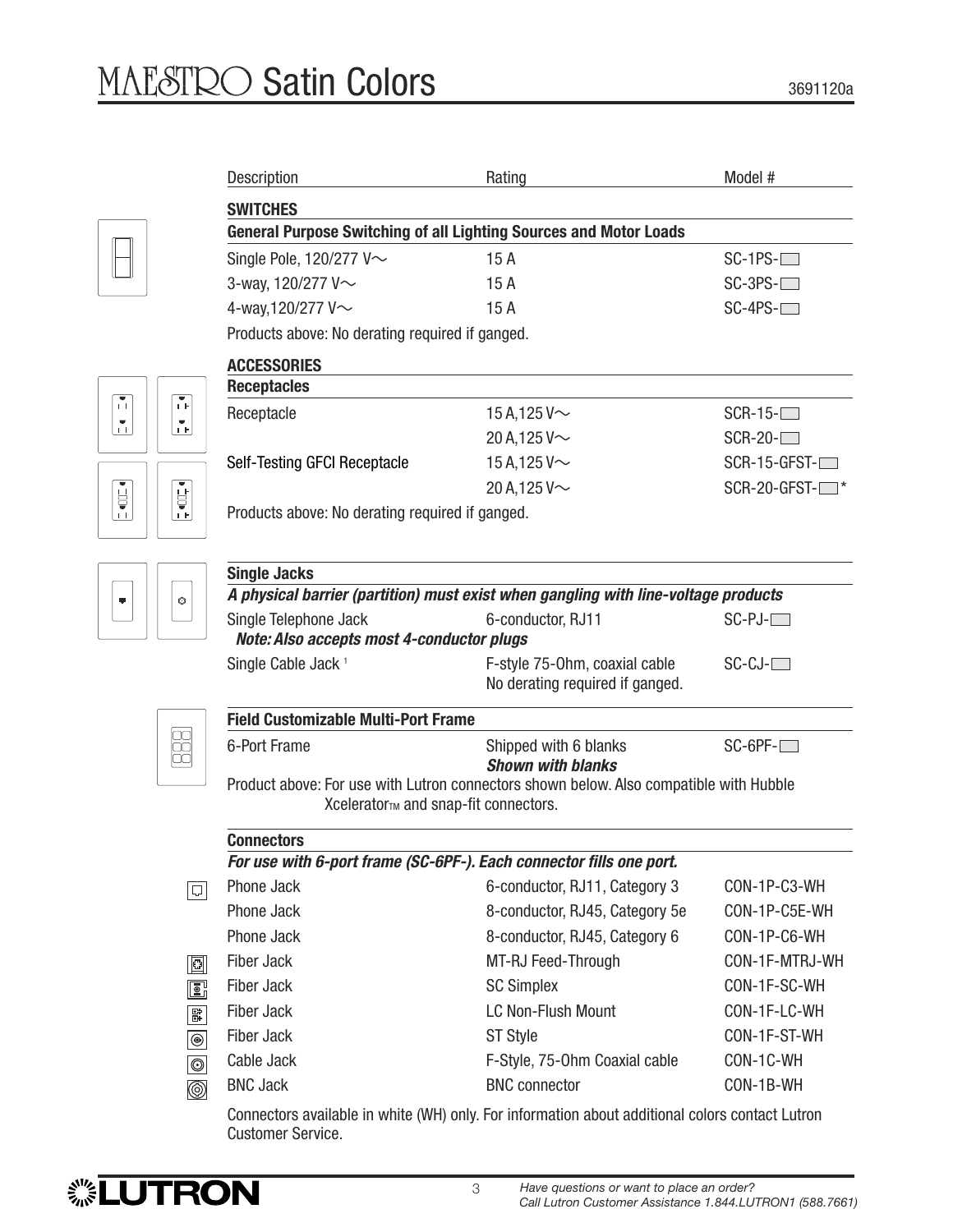# MAESTRO Satin Colors

 $\begin{array}{ccc} \hline \end{array}$ 

3691120a

| Description                                                                                            | Model #         |
|--------------------------------------------------------------------------------------------------------|-----------------|
| <b>STANDARD WALLPLATES</b><br>1-Gang<br>W: 2.94 in (75 mm) x H: 4.69 in (119 mm) x D: 0.30 in (7.6 mm) | $SC-1$ - $\Box$ |
| 2-Gang<br>W: 4.75 in (121 mm) x H: 4.69 in (119 mm) x D: 0.30 in (7.6 mm)                              | $SC-2$ - $\Box$ |
| 3-Gang<br>W: 6.56 in (167 mm) x H: 4.69 in (119 mm) x D: 0.30 in (7.6 mm)                              | $SC-3$ - $\Box$ |
| 4-Gang<br>W: 8.37 in (213 mm) x H: 4.69 in (119 mm) x D: 0.30 in (7.6 mm)                              | $SC-4-$         |
| 5-Gang<br>W: 10.18 in (259 mm) x H: 4.69 in (119 mm) x D: 0.30 in (7.6 mm)                             | $SC-5$ - $\Box$ |
| 6-Gang<br>W: 12.00 in (305 mm) x H: 4.69 in (119 mm) x D 0.30 in (7.6 mm)                              | $SC-6-$         |

## **STANDARD COLORS/FINISHES**

# *Matte Finishes (Ships in 48 hours)*

Add color/finish suffix to model number to order. Example: MSC-600M-**SW**

| <b>Biscuit</b>   |
|------------------|
|                  |
| Palladiom        |
| Merlot           |
| Sienna           |
| <b>Bluestone</b> |
| Goldstone        |
| <b>Stone</b>     |
| Limestone        |
|                  |

For the latest color offerings please see our website: http://www.lutron.com/satincolors

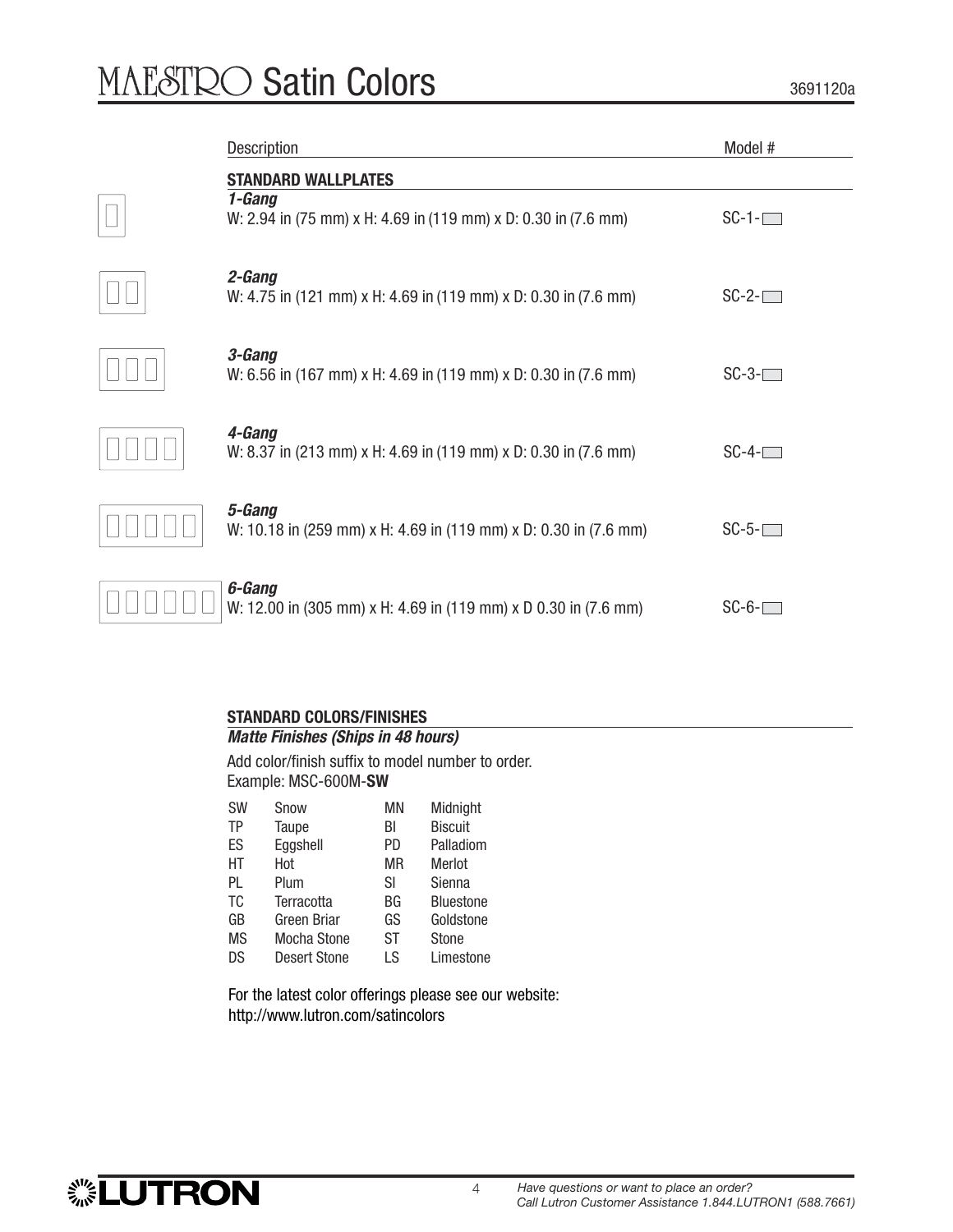#### **DERATING/MAXIMUM CAPACITY**

|                                             |                                         | Ţ                                        |
|---------------------------------------------|-----------------------------------------|------------------------------------------|
| No side sections removed<br>(Full Capacity) | One side section removed<br>(End Units) | Two side sections removed<br>(End Units) |
| <b>Incandescent Dimmers</b> <sup>1</sup>    |                                         |                                          |
| 600W                                        | 500W                                    | 400W                                     |
| 1000W                                       | 800W                                    | 650W                                     |
| <b>Electronic Low Voltage 2</b>             |                                         |                                          |
| 600W                                        | 500W                                    | 400W                                     |
| <b>Magnetic Low Voltage 1</b>               |                                         |                                          |
| 600 VA                                      | 500 VA                                  | 400 VA                                   |
| $(450 W^2)$                                 | $(400 W^3)$                             | $(300 W^2)$                              |
| 1000 VA                                     | 800 VA                                  | 650 VA                                   |
| $(800 W^2)$                                 | $(650 W^3)$                             | $(500 W^2)$                              |
|                                             |                                         |                                          |

# **DIMENSIONS**

Including Satin Colors wallplates – Wallplates sold separately.



- 1 Requires 40 W minimum load.
- 2 Requires 5 W minimum load.
- 3 Actual lamp wattage.

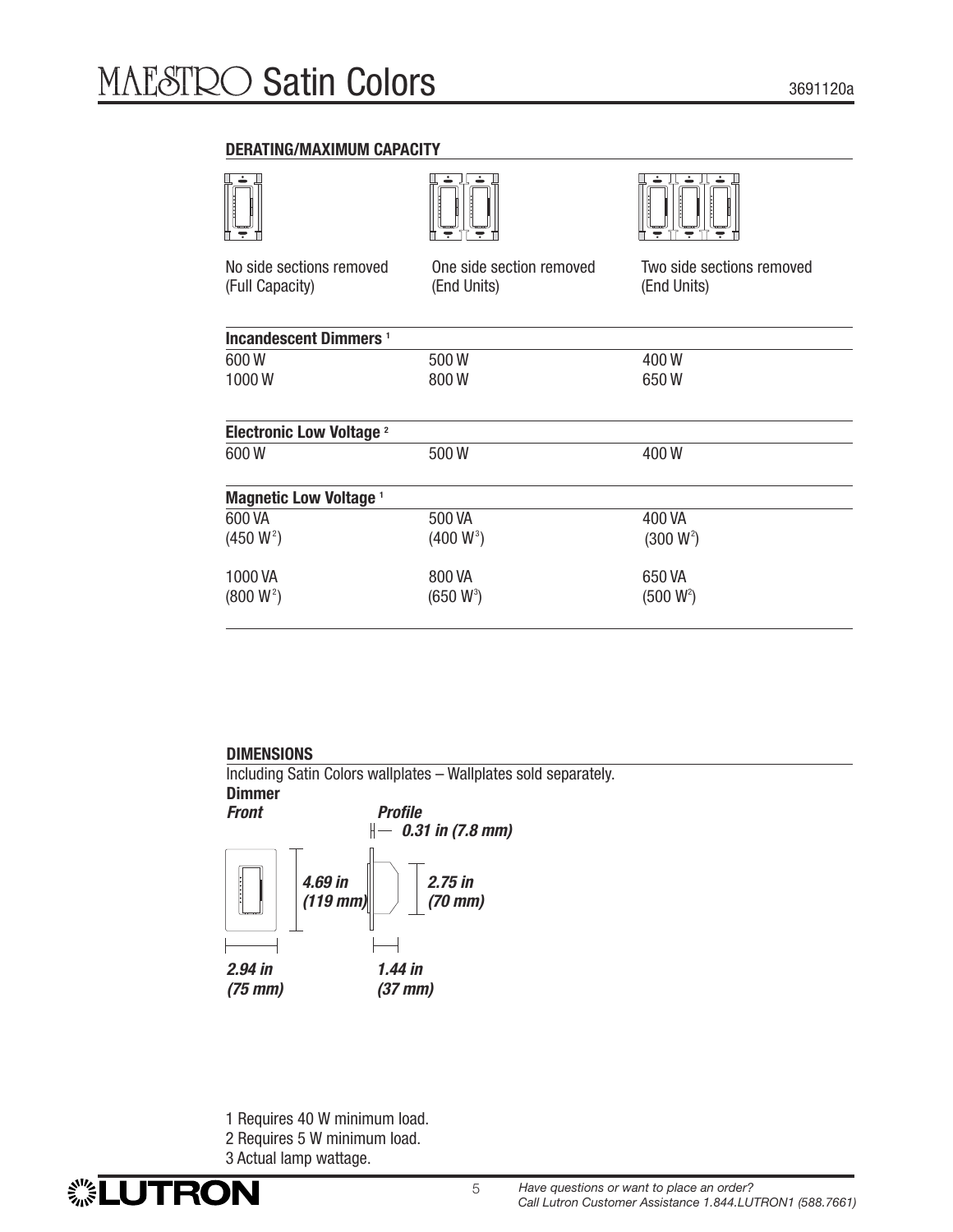#### **WIRING DIAGRAMS**



#### **Wiring Diagram 2 Multi-Location Wiring Model #**



# ▒LUTRON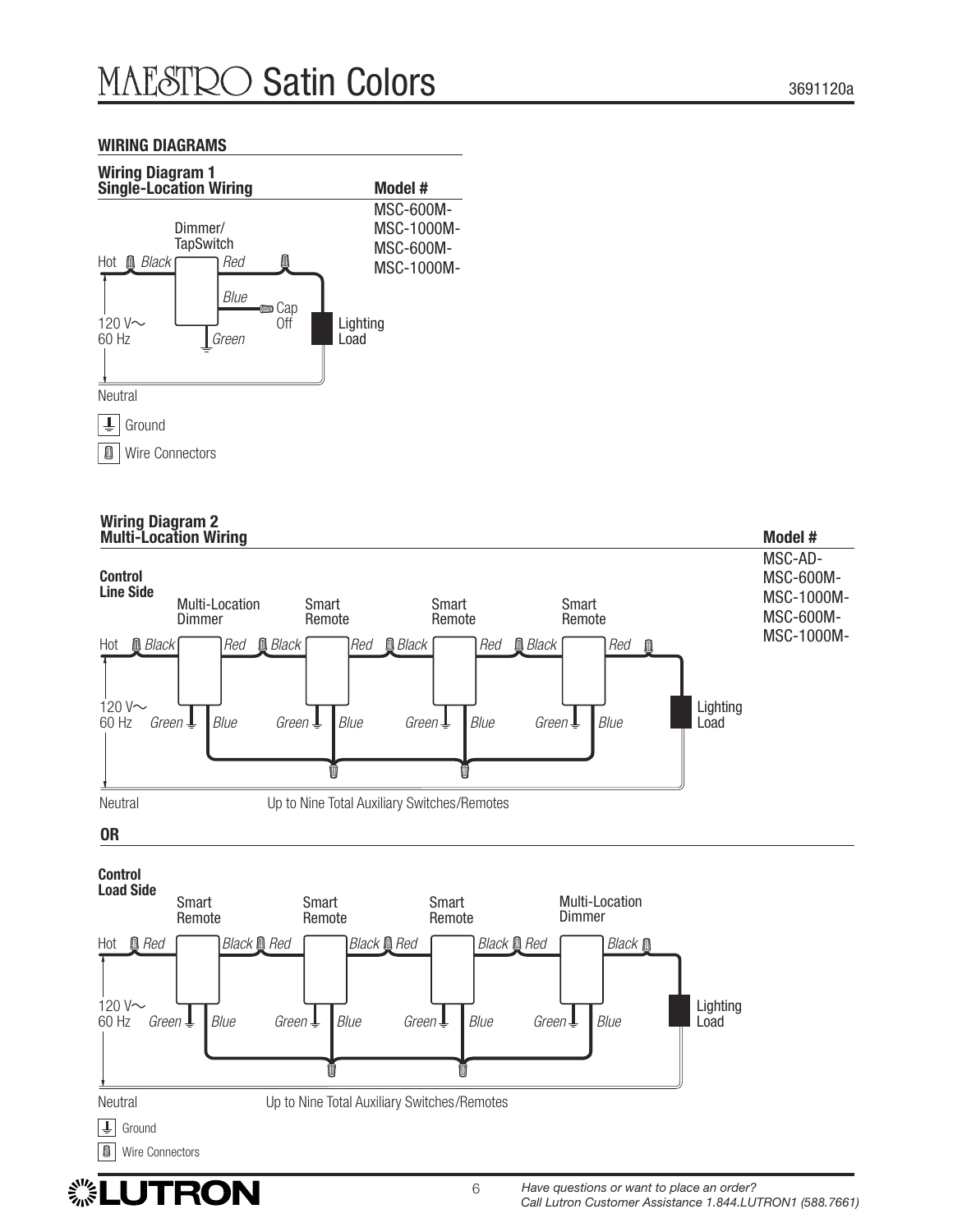#### **WIRING DIAGRAMS**





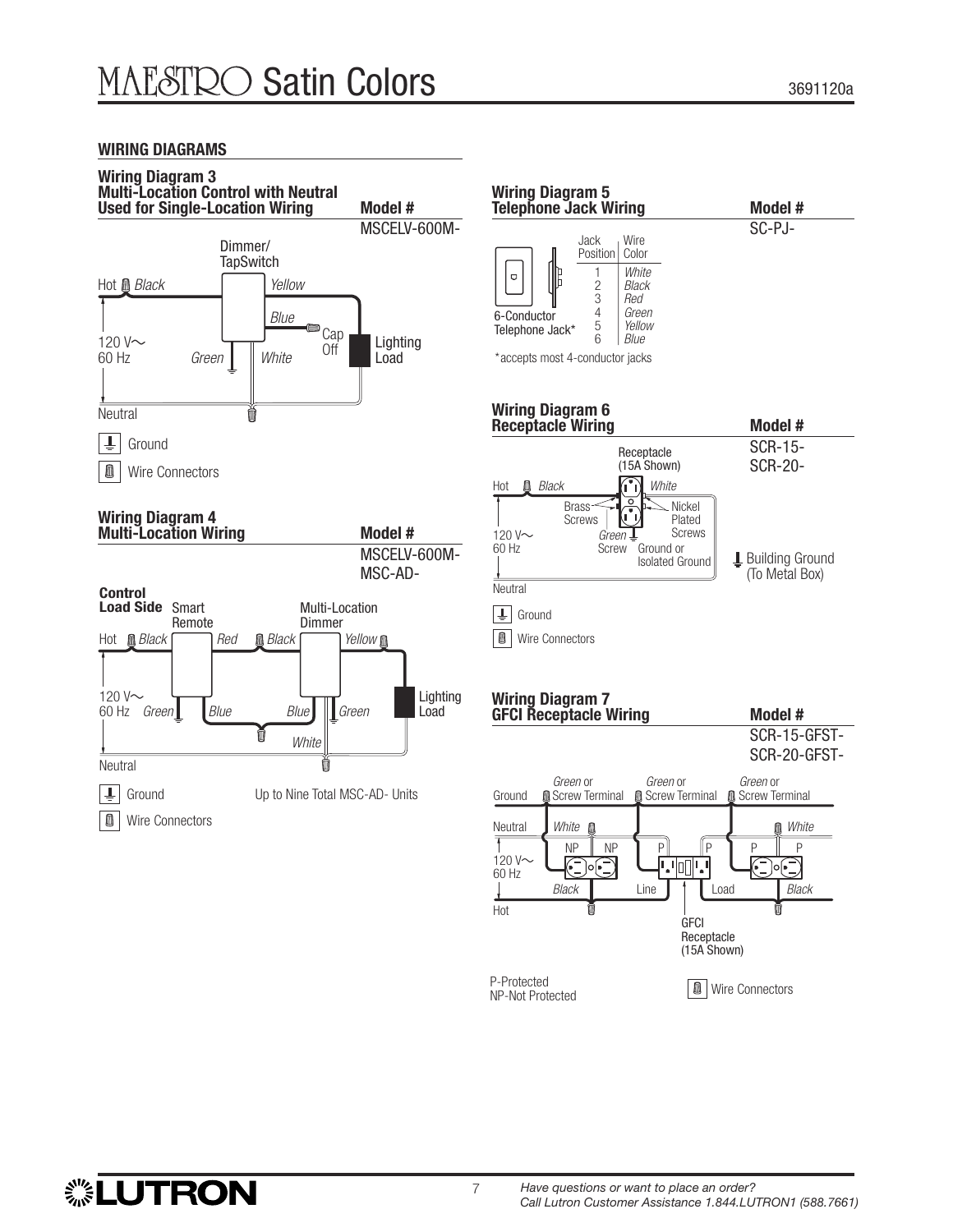# MAESTRO Satin Colors and the second second second second second second second second second second second second second second second second second second second second second second second second second second second seco

# **MAESTRO CONTROLS AND ACCESSORIES**

## PART 1 – GENERAL

## **1.01 SUMMARY**

- A. Scope: Provide, install and test all switches, dimmers and related devices as specified herein for the areas indicated on the drawings, specifications, and load schedules.
- B. Related Sections: Section 16580 (Ballasts), Section 16570 (Dimming Systems).

## **1.02 REFERENCES**

A. UL 1472, CSA, NOM, ISO 9001

# **1.03 SYSTEM DESCRIPTION AND OPERATION**

- A. Permanently installed, wallbox mounted switches and dimmers
- B. Permanently installed, wallbox mounted receptacles
- C. Permanently installed, wallbox mounted data, voice and cable jacks
- D. Screwless, seamless wallplates

# **1.04 SUBMITTALS**

- A. Submit manufacturer's standard catalog data giving all application, wiring, and installation information on basic components and wallplate kits.
- B. Provide test data and/or samples as required to demonstrate conformance with PART 2 of this specification.

## **1.05 QUALITY ASSURANCE**

- A. Manufacturer shall have a minimum of 10 years continuous experience in manufacturing wallbox dimming products.
- B. Dimmers shall be UL listed, CSA and NOM approved specifically for each required load (i.e., tungsten, electronic low voltage transformer, and magnetic low voltage transformer). Manufacturer shall provide file card or certificate upon request. Universal load-type dimmers shall not be acceptable.
- C. Manufacturer shall maintain ISO 9001 certification and provide a copy of the certificate upon request.

# **1.06 WARRANTY**

A. All devices shall be covered by a minimum one-year warranty.

# PART 2 – EQUIPMENT

# **2.01 ACCEPTABLE MANUFACTURERS**

- A. Lutron Electronics Co., Inc.
- B. Unless otherwise noted, all basic components (dimmer, switch, receptacle, telephone jack and cable jack) and wallplate kits shall be provided by one manufacturer.

#### **2.02 EQUIPMENT**

- A. Controls Lutron Maestro Style
	- 1. Performance
		- a. Dimmers shall provide full-range, smooth and continuously variable control of light intensity.
		- b. All dimmers shall be designed to minimize effects of changing line frequency.
		- c. An actuator, accessible from the front of the unit, with the wallplate attached, shall activate a mechanical air-gap switch disconnecting power from the load during "safety off" condition; no leakage current shall be present at the fixture(s). This front accessible safety switch (FASS) shall be separate from the tapswitch and raise/lower rocker.
		- d. Dimmer shall be capable of on/off, raise/lower and mechanical air-gap "safety off" from up to 9 additional locations using aesthetically coordinated remotes.
		- e. Controls shall meet ANSI/IEEE Std. C62.41- 1980, tested to withstand voltage surges of up to 4000 V and current surges of up to 200 A without damage.
		- f. Controls shall not be susceptible to damage or loss of memory due to static discharge.
		- g. Controls shall be capable of operating at the rated capacity; this includes modified capacities for ganging configurations which require the removal of fins. Operation at rated capacity shall be possible across the full ambient temperature range, without shortening design lifetime.
		- h. Controls shall operate in an ambient temperature range of 0 °C (32 °F) to 40 °C (104°F).
		- i. Controls shall incorporate power-failure memory. Should power be interrupted and subsequently returned, the lights will come back on to the same levels set prior to the power interruption. Restoration to some other default level is not acceptable.
		- j. Dimmers shall be designed to reduce interference with radio, audio, and video equipment.
		- k. To ensure a precise color match between all plastic parts, color variation of any gloss part shall not exceed a just noticeable level, delta E of 1, as defined in ASTM E 308-99.
		- l. Visible parts of dimmers, switches, standard receptacles, cable jacks or any wallplate shall exhibit ultraviolet stability when tested as defined in ASTM D4674-89.
		- m. All actuators shall be captured internally to the control.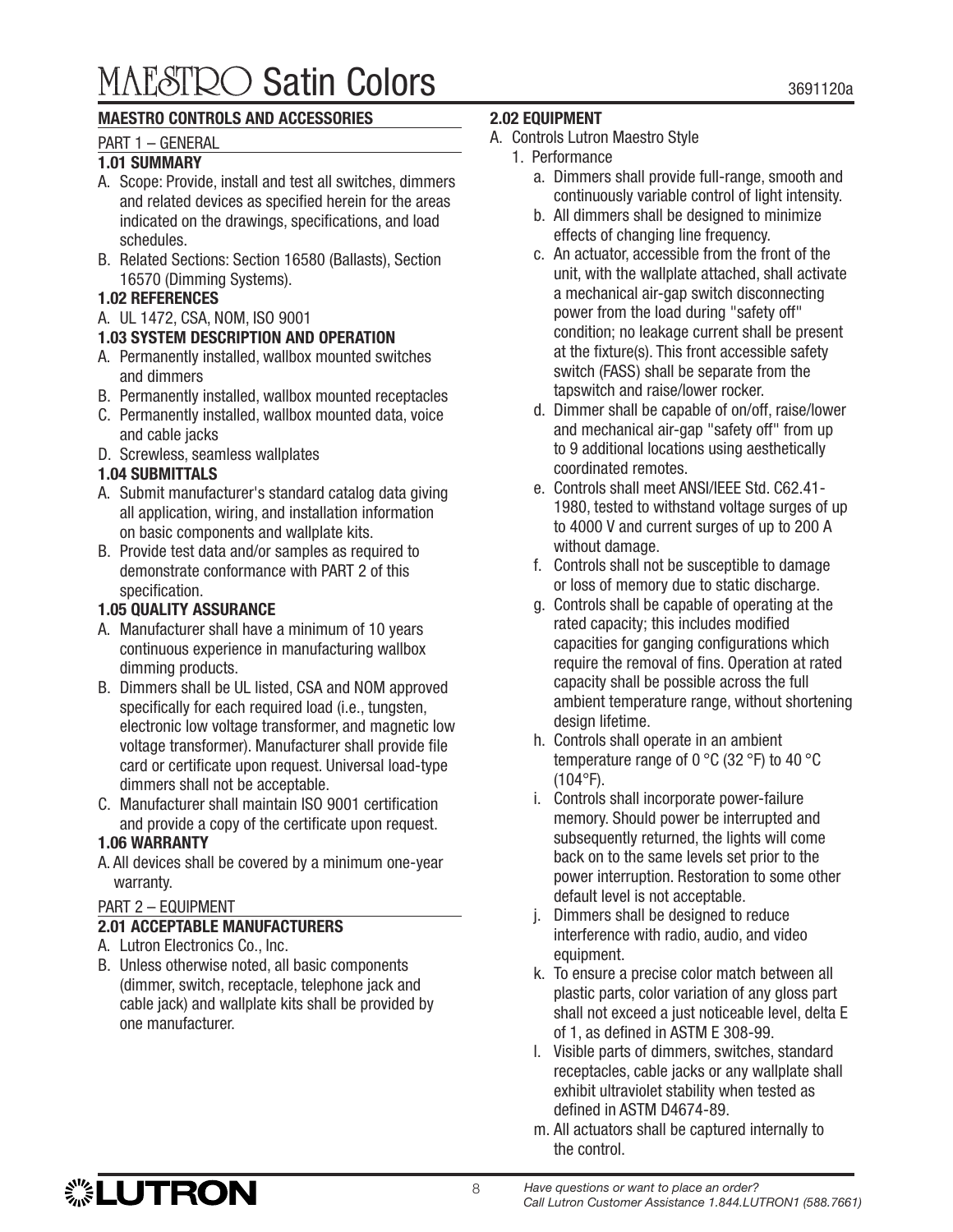# $\text{MAESTRO}$  Satin Colors  $_{3691120a}$

- n. Remotes shall wire using conventional 3-way and 4-way wire runs.
- o. Multi-location dimmers without neutral shall be capable of operating in either 3-way switch location.
- p. Wall controls shall fit a decorator wallplate opening with a flush tapswitch. Dimmers and remotes shall have a small, raised rocker to the right of the tapswitch. Dimmers shall have seven discrete LEDs to the left of the tapswitch. Tapswitches shall remain flush in both the on and off state. Wall controls shall have a matte finish.
- q. A single tap of the tapswitch shall raise lights from off to the preset light level, or fade light to off. The raise/fade rate shall travel the dimming range in 3 seconds. A rapid double tap of the tapswitch shall raise lights to full-on in 1.5 seconds. Pressing and holding the tapswitch shall activate a delay fade-to-off function. Lights shall fade to off over 10 seconds.
- r. The LEDs on the left side of the tapswitch shall indicate light level when the dimmer is on. When the dimmer is off, the LEDs shall glow softly as a night light with the preset level slightly brighter than any of the other LEDs.
- s. The rocker on dimmers and remotes shall raise and lower the light level; this new light level becomes the preset. The rocker shall be able to raise the lights from off to low end and up, and shall lower the lights to low-end, not to off.
- 2. Incandescent Dimmers

**. LUTRON** 

- a. Provide incandescent dimmers for direct control of up to 1000 watts.
- b. Dimmers shall have a high-end of no less than 90% of line voltage.
- 3. Electronic (Solid-State) Low Voltage (ELV) Transformer Dimmers
	- a. Provide ELV dimmers for direct control of up to 600 watts of electronic low voltage load.
	- b. Dimmers shall contain circuitry specifically designed to control the input of electronic (solid state) low voltage transformers. Dimmers using standard phase control shall not be acceptable.
	- c. Dimmers shall have a resettable overload protection that automatically shuts off when dimmer capacity is exceeded. Protection methods that are non-resettable or require the device to be removed from the wall to reset shall not be acceptable.
- d. Dimmers shall be designed to withstand a short, per UL 1472 section 5.10, between load hot and either neutral or ground without damage to the dimmer.
- e. Dimmers shall have a high-end of no less than 90% of line voltage.
- 4. Magnetic Low Voltage (MLV) Transformer Dimmers
	- a. Provide MLV dimmers for direct control of up to 1000 VA of magnetic low voltage load.
	- b. Dimmers shall contain circuitry specifically designed to control and provide a symmetrical AC waveform to the input of magnetic low voltage transformers per UL1472 section 5.11.
	- c. Dimmers shall not cause a magnetic low voltage transformer to operate above the transformers rated operating current or temperature.
	- d. Dimmers shall have a high-end of no less than 90% of line voltage.
- 5. Remote dimming modules for high power loads
	- a. Where lighting loads exceed the full rated capacity of single dimmers, provide a Maestro incandescent neutral wire dimmer driving a Lutron PHPM-PA-120-WH or a PHPM-WBX-DV-WH.
	- b. The Lutron Phase-Adaptive Power Module shall be remotely mounted.
- 6. Accessory dimmer for multi-location control
	- a. Accessory dimmers shall provide multi-location control and mechanical air-gap switch. All tapswitch and rocker functions shall operate from each accessory dimmer. Up to 9 accessory dimmers may be used with a Maestro dimmer.
	- b. Accessory dimmers shall not have any LEDs.
- B. Accessories Lutron Satin Colors Style
	- 1. Switch Components Lutron Satin Colors Style
		- a. Switches shall provide on/off control of any 120/277 V $\sim$  load up to 15 A. Switches shall be UL Listed as general-use AC switches, Lutron Satin Colors style.
		- b. Switches shall be available in single-pole, 3-way and 4-way configurations.
	- 2. Receptacle Components Lutron Satin Colors Style
		- a. All receptacles shall be UL Listed, CSA and NOM approved.